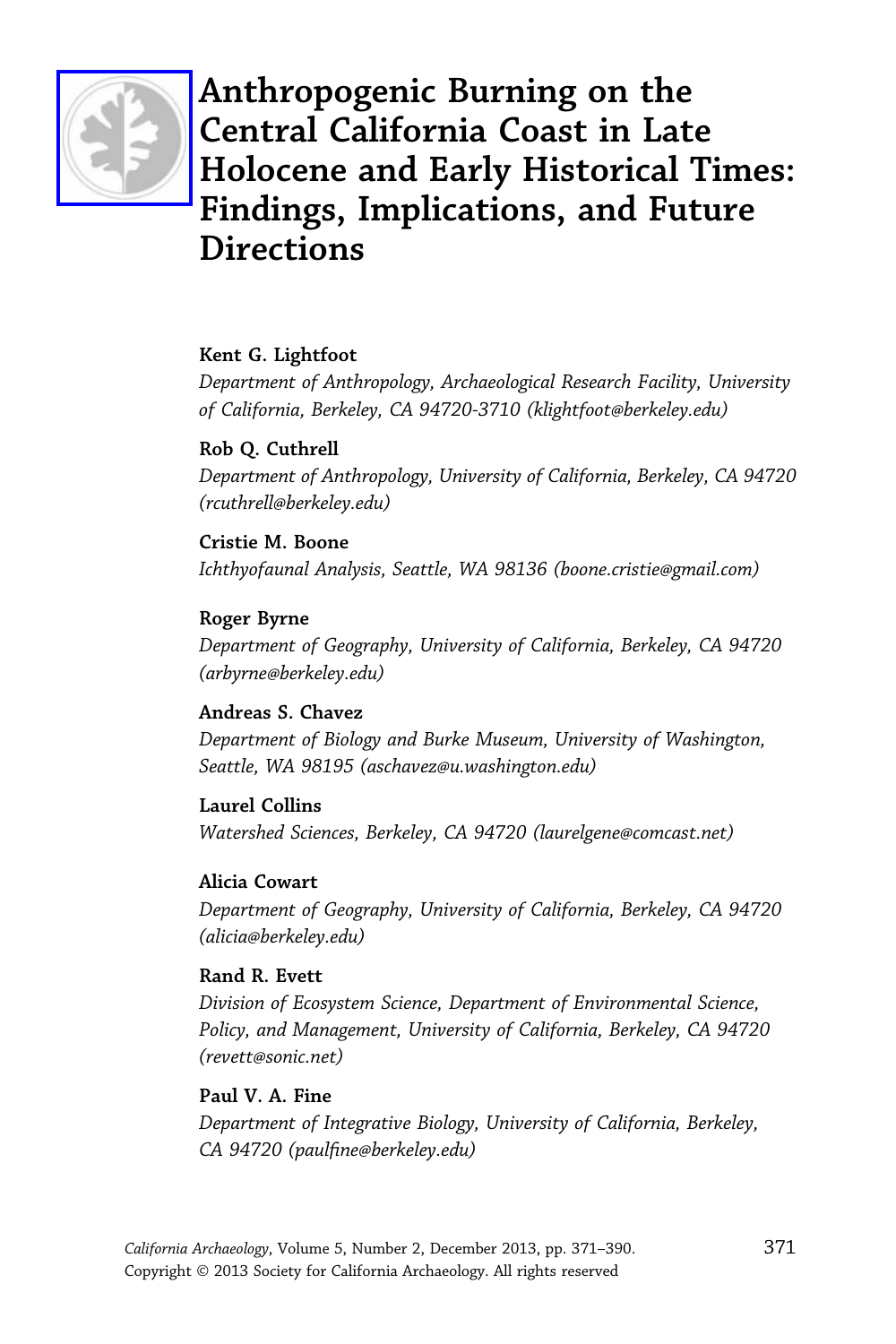Diane Gifford-Gonzalez Department of Anthropology, University of California, Santa Cruz, CA 95064 [\(dianegg@ucsc.edu\)](mailto:dianegg@ucsc.edu)

Mark G. Hylkema California State Parks, Santa Cruz District, Felton, CA 95018 ([Mark.](mailto:Mark.Hylkema@parks.ca.gov) [Hylkema@parks.ca.gov](mailto:Mark.Hylkema@parks.ca.gov))

# Valentin Lopez

Chair, Amah Mutsun Tribal Band, P.O. Box 5272, Galt, CA 95632 [\(vlopez@amahmutsun.org](mailto:vlopez@�amahmutsun.org))

Tracy M. Misiewicz Department of Integrative Biology, University of California, Berkeley, CA 94720 [\(tmisiewicz@berkeley.edu\)](mailto:tmisiewicz@berkeley.edu)

Rachel E. B. Reid

Department of Earth and Planetary Sciences, University of California, Santa Cruz, CA 95064 [\(rbrown@ucsc.edu](mailto:rbrown@ucsc.edu))

**Abstract** In this final paper, we summarize the results of the eco-archaeological project, address five research questions concerning anthropogenic burning on the central California coast in Late Holocene and early historical times, and outline plans for future research.

Resumen En este artículo final, resumimos los resultados del proyecto ecoarceologico, discutimos cinco cuestiones que concentran con fuegos antropológicos en la costa central de California desde el tiempo tarde holoceno hasta el tiempo temprano histórico, y formamos planes para investigaciones en el futuro.

California is an ideal place to undertake eco-archaeological studies that can make important contributions to our understanding of indigenous landscape management practices in Holocene and historical times. This special issue of California Archaeology illustrates the tremendous potential that exists for archaeologists to better comprehend the ecosystem-engineering capabilities of Pacific Coast complex hunter-gatherers through the investigation of anthropogenic burning. Central coastal California, for example, has relatively low natural ignition rates (few lightning strikes), wide swaths of public land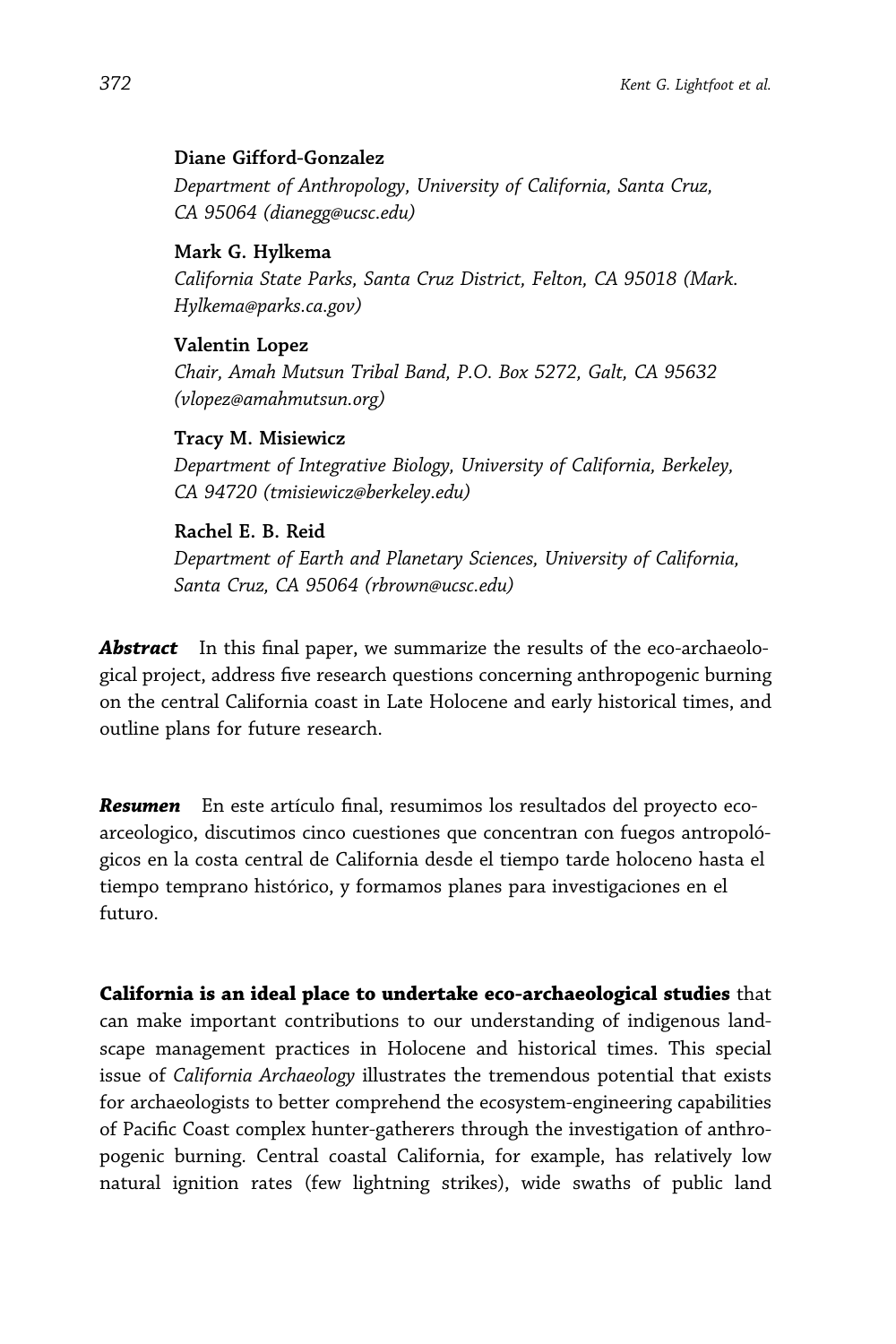where eco-archaeological studies may be implemented, and local tribal groups and government agencies who are receptive to undertaking collaborative research programs that may provide broader benefits to local communities and the greater public. There is growing recognition among many tribal peoples, resource managers, and restoration ecologists that lessons learned from the past about traditional resource and environmental management (TREM) practices can have beneficial applications in our modern world.

In this collection of articles and elsewhere [\(Cuthrell et al. 2012; Lightfoot](#page-18-0) [and Parrish 2009; Lightfoot et al. 2013\)](#page-18-0), we argue that studies of anthropogenic burning in California are both timely and relevant not only to the field of archaeology, but to a wide range of scientists, managers, and policy-makers. As we develop more refined and sophisticated understandings of past TREM practices in specific regions of California, we may provide new insights for improving the management of open spaces, for enhancing the biodiversity and the vitality of local habitats, and for mediating the effects of firestorms in the face of global warming. However, to undertake this ambitious research program, California archaeologists must begin a concerted effort to address a suite of basic questions about the ecosystem-engineering practices of complex hunter-gatherers.

As put forth in the introductory article for this special issue, we identify five questions that should drive future archaeological research in the Golden State: Is there empirical evidence for anthropogenic burning in the diverse regions of the state? When did people first initiate sustained anthropogenic burning? What were the characteristics of the anthropogenic fire regimes and what potential impacts did they have on local ecosystems (e.g., is there evidence for transformation in the structure of local habitats, enhanced biodiversity, etc.)? How extensive were the areas burned by Native Californians? Can we address whether anthropogenic burning activities were simply incidental to other foraging behaviors, such as hunting game, or more systematically managed by individuals, family groups or broader communities to produce intended landscape-scale outcomes?

The articles in this special issue present the findings of an integrated eco-archaeological study that we designed and implemented to address these five questions in central coastal California. This project is being conducted in two study areas (Quiroste Valley Cultural Preserve near Point Año Nuevo and Pinnacles National Park) within the traditional territory of the Amah Mutsun Tribal Band and the Muwekma Ohlone Tribe. Our study is dependent on the advice, support, and participation of tribal scholars and elders, the collaboration of resource managers and scientists from the California Department of Parks and Recreation and the National Park Service, and the contributions of a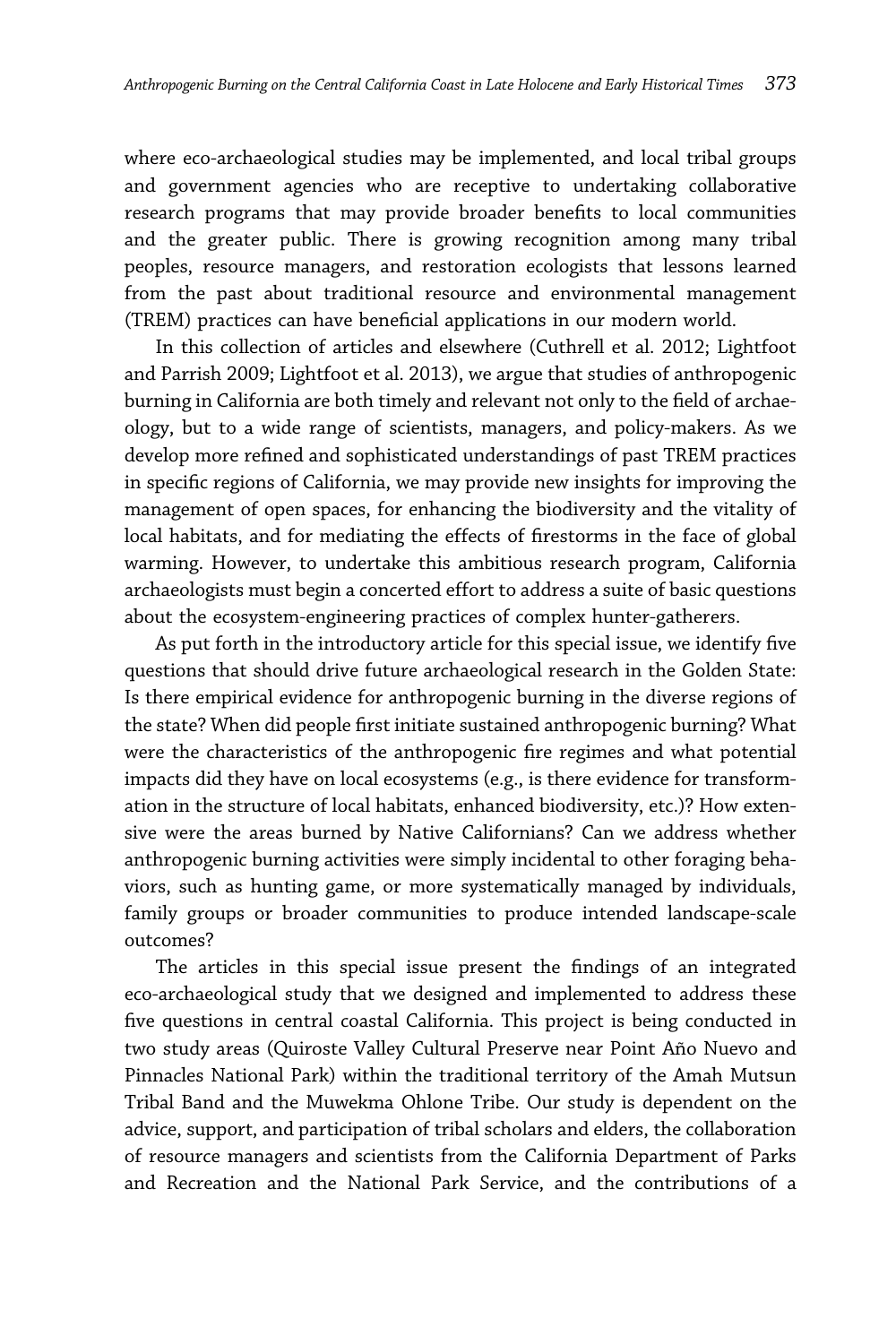plethora of scholars from local universities and non-profit organizations. In this collection of articles, we detail the results to date from our investigations of Quiroste Valley, while subsequent publications will focus on Pinnacles National Park.

Quiroste Valley Cultural Preserve is an ideal place to initiate our project. In detailing the findings of previous archaeological research in the peninsular coast and northern Monterey Bay region, Hylkema and Cuthrell (this issue) situate our landscape management study within a broader context that incorporates more than 6,000 years of changing subsistence practices, trade relationships, technological innovations, and settlement and mobility patterns. This was also the homeland of the powerful Quiroste polity, who were well documented in the initial years of Spanish colonialism. Spanish accounts of the Quiroste people provide us with a temporal baseline for the presence of extensive anthropogenic burning which we can use to examine evidence of landscape management practices moving back into pre-colonial times.

Most of our archaeological work has focused on CA-SMA-113, a large Quiroste site that appears to be the Casa Grande village described by members of the Portola expedition in the fall of AD 1769. The Spanish explorers observed burned grasslands in the village's hinterland that they attributed to fires ignited by local peoples to enhance the yields of grassland plant seeds. The research program initiated at CA-SMA-113, as summarized in Cuthrell et al. (this issue), featured a low-impact field strategy designed specifically to define the spatial structure of the site and to detect subsurface anomalies. Excavations of 22  $1-m^2$  units unearthed midden contexts, non-discrete deposits, and discrete deposits (features), including an elongated shallow pit, three hearths, and two fire-affected rock concentrations. We employed a robust flotation sampling strategy to systematically collect large quantities of archaeobotanical remains, as well as micro-artifacts and archaeofaunal specimens, from excavation units across the site. Twenty-four AMS dates indicate that the site was occupied from AD 1000 to at least the time of the Portola expedition in 1769. The upper levels of the site have been impacted by agricultural activities, but the earlier deposits dating between AD 1000 and 1300 are relatively intact below the plow zone.

The archaeological investigations revealed an extensive, possibly year-round village community occupied in late Holocene and early historical times from which people collected Monterey chert from nearby outcrops, traded whole olivella shells and other goods to interior groups, and harvested a diverse range of resources from tide pools, the surf zone, the rocky intertidal, and a range of terrestrial ecosystems, particularly grasslands. The primary resources described in the articles herein include mussel (Mytilus californianus), turban snail (Tegula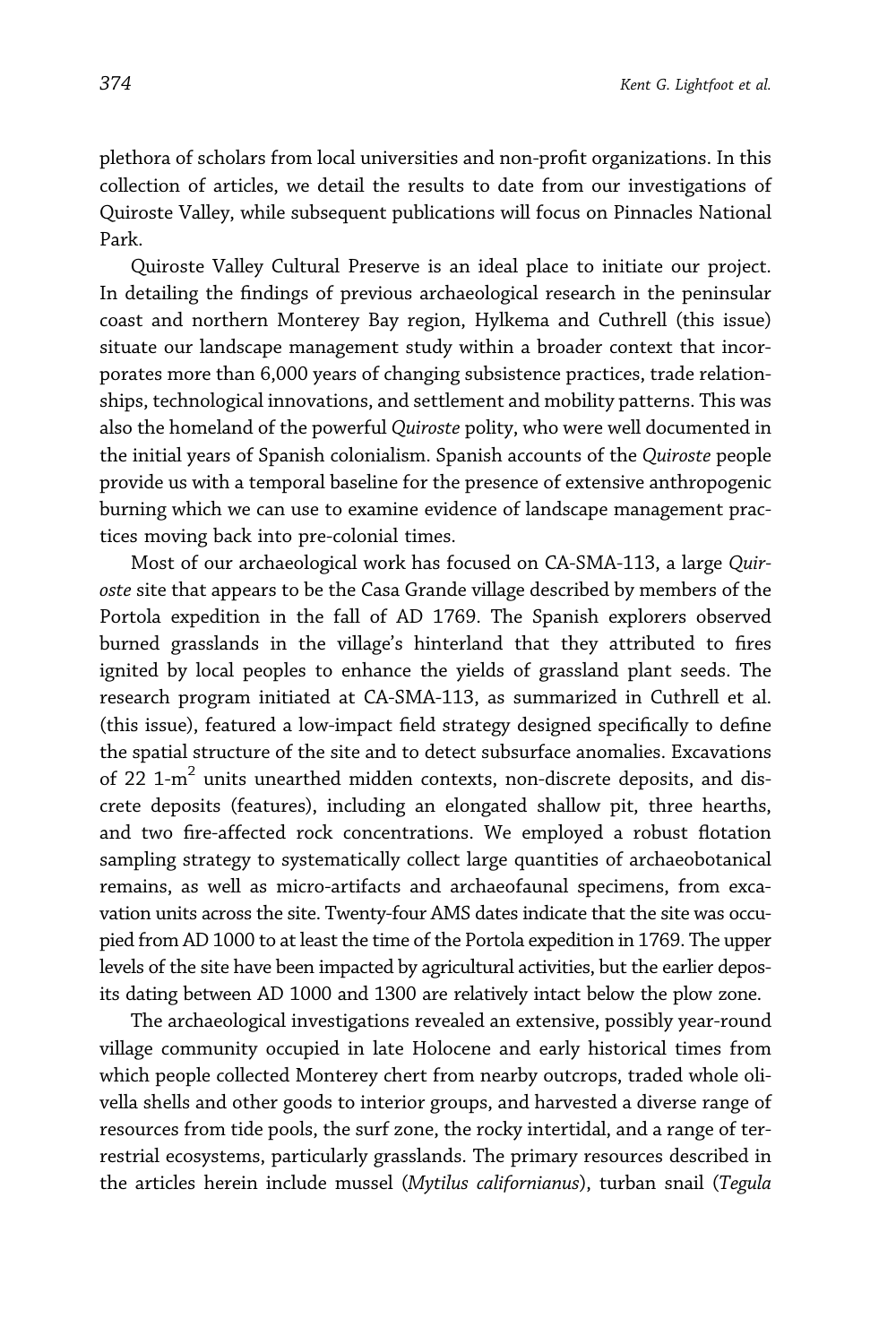sp.), limpet (Acmaeidae), mule deer (Odocoileus hemionus), various lagomorphs, voles (Microtus spp.), wood rats (Neotoma spp.), marine fishes from nearshore habitats (northern anchovy [*Engraulis mordax*] and surfperches [Embiotocidae]), and intertidal habitats (pricklebacks [Stichaeidae] and sculpins [Cottidae]), tobacco (Nicotiana sp.), and a diverse range of grassland plants (see below).

## The Investigation of Anthropogenic Burning

In evaluating the five research questions concerning anthropogenic burning in the study area, we implemented an interdisciplinary eco-archaeological program involving the intensive study of floral and faunal remains from CA-SMA-113, as well as the carefully coordinated collection of fine-grained paleoecological data sets from off-site contexts.

## Archaeobotanical Data Set

As Cuthrell (this issue) details in his article, the macrobotanical assemblage strongly suggests that grassland seed foods were an important component of foodways for CA-SMA-113 inhabitants. The most common taxa include grasses (Poaceae), panicled bulrush (Scirpus microcarpus), coast tarweed (Madia sp.), clovers (Trifolium spp.), composites (Asteraceae), bedstraws (Galium spp.), hazel (Corylus cornuta ssp. californica), phacelias (Phacelia spp.), tanoak (Notholithocarpus densiflorus), and wild cucumber (Marah sp.). The analysis of wood charcoal specimens at CA-SMA-113 indicates a dominance of redwood (Sequoia sempervirens), followed by California lilac (Ceanothus spp.), alder (Alnus spp.), and the merest presence of Douglas fir (Pseudotsuga menziesii). The detection of a high proportion of woody plants compatible with frequent, low-intensity fires (redwood, California lilac, alders) and few specimens of woody taxa incompatible with these conditions (e.g., Douglas fir, coyote brush) supports the interpretation of a fire regime characterized by frequent, low-intensity burns that sustained an open landscape.

Cuthrell shows that the results of the archaeobotanical study (i.e., high proportions of grassland-associated food plants, relatively high density of hazelnut remains, and the dominance of fire-enhanced shrubs and trees) compare favorably to descriptions of the area when it was being maintained by landscape fires during the time of the Portola expedition in AD 1769, but are in sharp contrast to the fire-suppressed north coast scrub and Douglas fir woodlands that populate the valley today. These findings also indicate that the inhabitants of CA-SMA-113 had developed specialized and intensive seed gathering foodways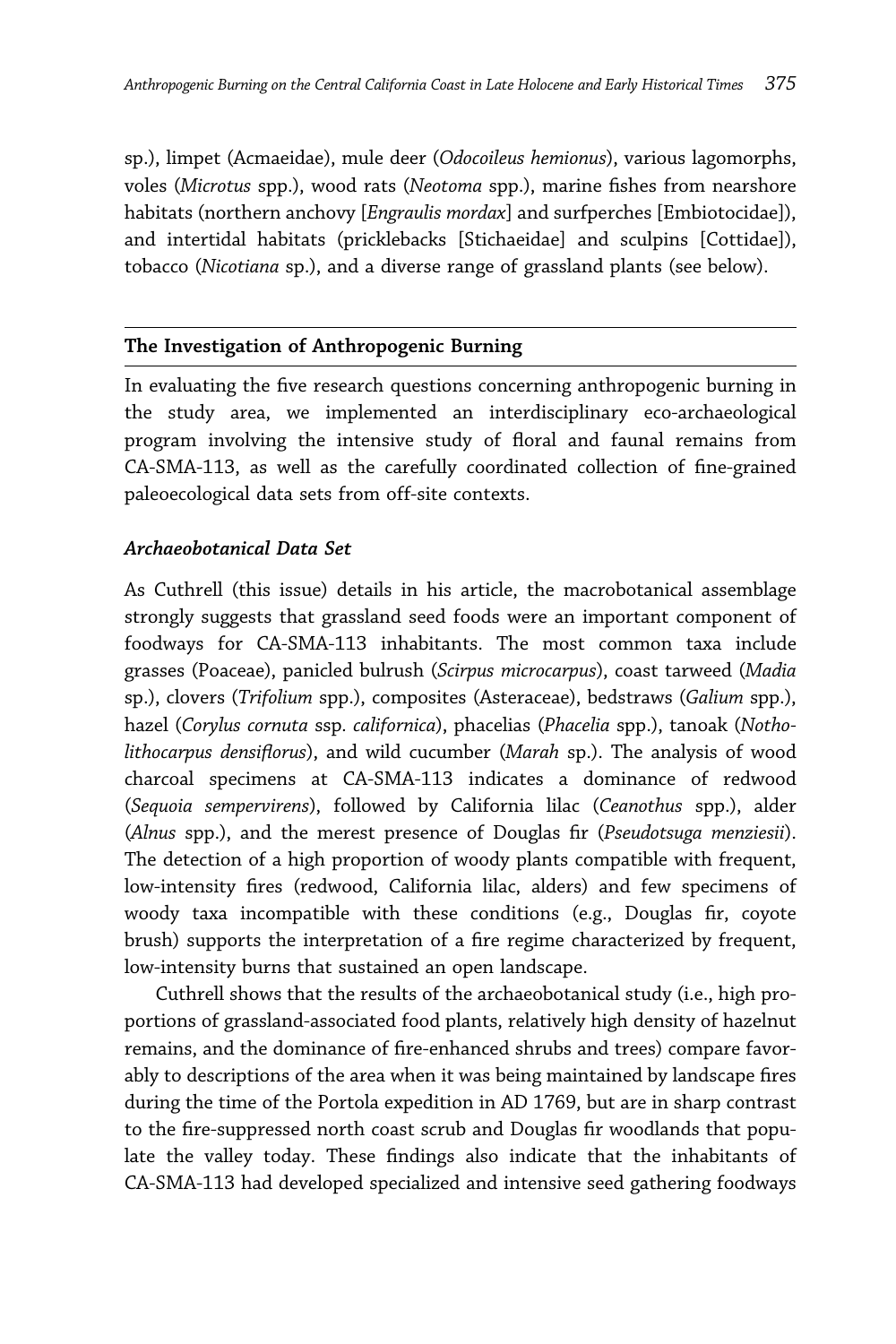by about AD 1000–1300, a set of practices consistent with an anthropogenic management system in which areas between the Coast Range foothills and the coastal strand were regularly burned to maintain grassland vegetation.

### Archaeofaunal Data Set

The results of the analysis of archaeofaunal remains from CA-SMA-113 by Gifford-Gonzalez, Boone, and Reid (this issue) corroborate the existence of grasslands near the village. Recovery of a high ratio of voles (Microtus spp., which are specially adapted to grassland habitats) to wood rats (Neotoma spp., which prefer dense woodland or forest environments) at CA-SMA-113 is a strong indicator of this interpretation. Reid's findings from live-trap rodent samples demonstrate that wood rats are found almost exclusively in closed, inland habitats, while modern voles prefer more open environments. It may also be significant that about 45 percent of taxonomically identified mammals from the site consisted of mule deer (Odocoileus hemiomus) and various lagomorphs, which would have thrived in a mixed mosaic of grassland and open woodland environments.

## Phytolith Data Set

The detailed study of phytoliths from both landscape and archaeological contexts by Evett and Cuthrell (this issue) demonstrates the untapped potential of this kind of research in California archaeology. Analysis of near-surface sediments in Quiroste Valley yielded extraordinarily elevated phytolith content, ranging from ca. 0.75 to 1.75 percent soil dry weight. These findings are substantially higher than the current phytolith content threshold of ca. 0.30 percent that has been used as an indicator for long-term grassland vegetation in California. Although there are significant uncertainties in the dynamics of phytolith pools in soils, the phytolith content in Quiroste Valley soils is much too high to be the result of historical land use practices involving agriculture. Even without accounting for phytolith dissolution, the size of the phytolith pool in Quiroste Valley soils suggests grassland vegetation cover from hundreds of years to over a thousand years. Phytolith density data from CA-SMA-113 are spatially and temporally heterogeneous across the site, a possible indication of distinct activity areas where food, crafting, and construction-related practices took place. Phytolith content from discrete ash deposits at CA-SMA-113 suggest high variability in the amount of grasses and/or sedges burned in fires. While some ash deposits showed no evidence of grass burning at all,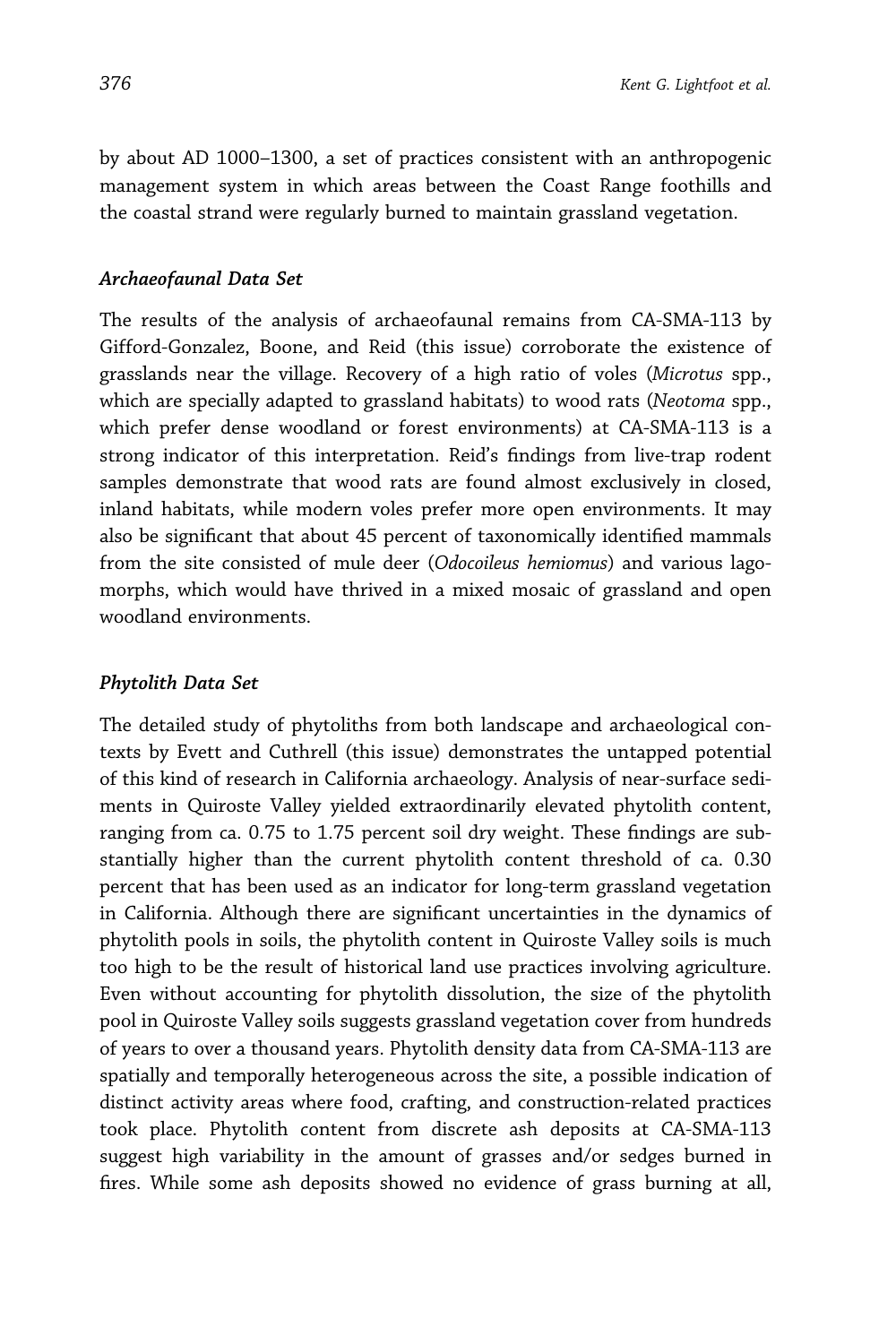others had sufficiently high phytolith content to indicate intentional burning of grasses, and possibly of winnowed grass chaff.

## Pollen and Charcoal Data Sets

The investigation of pollen and charcoal by Cowart and Byrne (this issue) from the Skylark Pond sediment core, located 1.8 km from CA-SMA-113, records evidence for pre-colonial and colonial-era fires in the Quiroste Valley area. Five AMS radiocarbon dates establish a chronology and define changes in deposition rates for this 3,200-year paleoecological record. Charcoal/pollen ratios calculated for the period from about AD 1400 to 1750 (132–116 cm) indicate two major charcoal peaks at ca. AD 1425 (130–131 cm), followed by a section of low organic content (129–125 cm), which appears to have resulted from a significant erosion event. This was followed by smaller charcoal peaks at 124, 120, 118, and 117 cm. Cowart and Byrne interpret these data as the consequences of frequent, low-severity fires in the area.

This interpretation is supported by an associated increase in RRA pollen (Rhamnaceae, Rosaceae, and Anacardiaceae families), which could represent California lilac (Ceanothus spp.), California coffeeberry (Rhamnus californica), toyon (Heteromeles arbutifolia), and holly-leaf cherry (Prunus ilicifolia), all of which regenerate rapidly after fires. The upper section of the Skylark core dating to the historic period (ca. AD 1750–1950, 116–104 cm) also exhibits considerable evidence for fires and vegetation changes associated with logging, ranching, and farming.

## Plant Population Genetics Data Set

Fine, Misiewicz, Chavez, and Cuthrell (this issue) present an innovative genetic study of contemporary California hazel (Corylus cornuta ssp. californica). Interestingly, while hazel is a common constituent in the archaeobotanical assemblage from CA-SMA-113, as well as being described as a managed taxon by the Portola expedition in AD 1769, it is very scarce in the Quiroste Valley landscape today. Fine et al. hypothesize that the current rarity of hazel in our study area may be the consequence of historical practices that outlawed native burning and promoted fire suppression policies. To evaluate this hypothesis, they implemented a program of research that is examining the genetic diversity of hazel from Quiroste Valley compared to seven other study areas in California and one in Washington. By extracting DNA from 189 hazel plants, and using data from 11 nuclear microsatellite loci, the authors show that the Quiroste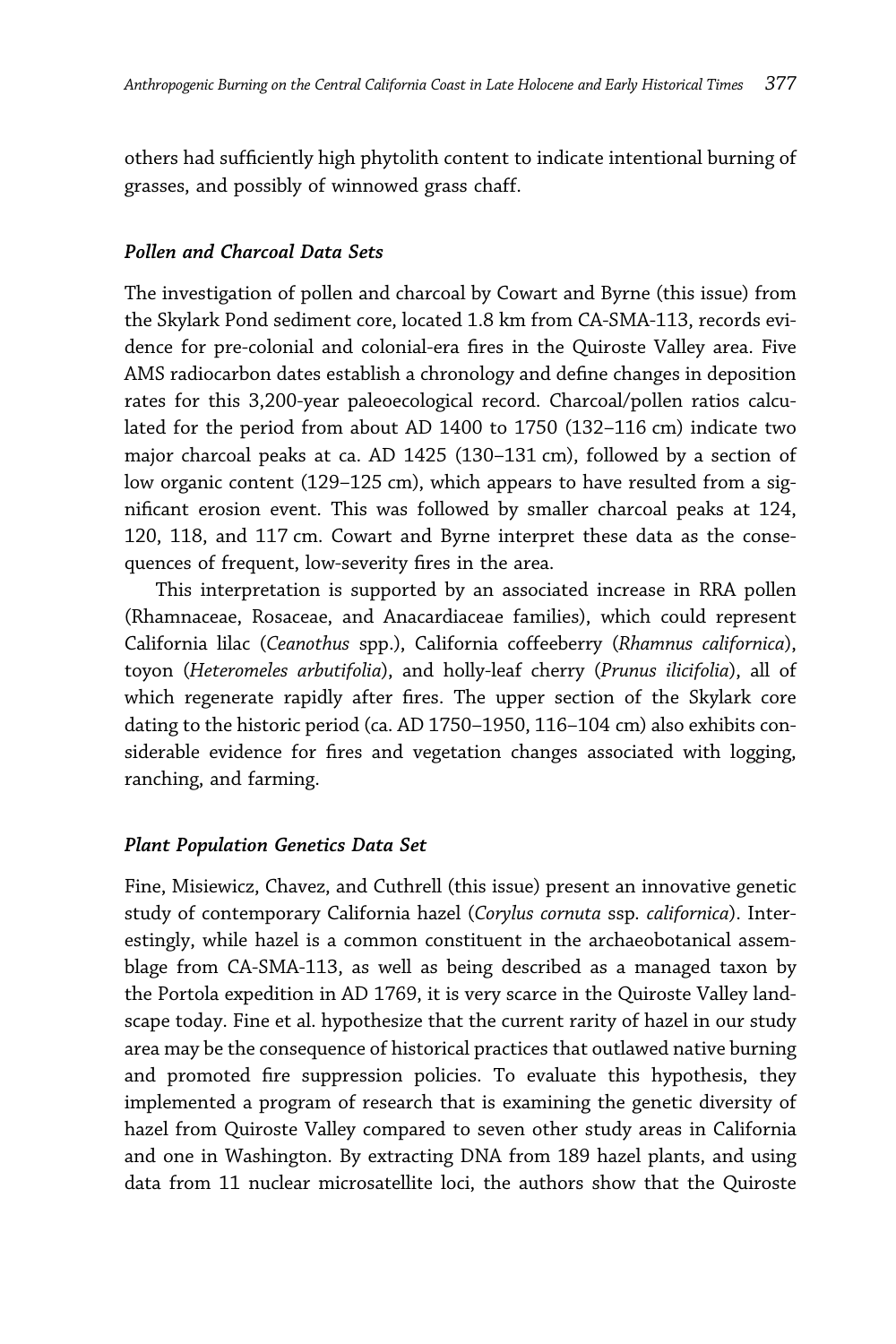Valley population exhibits high values of genetic variation, indicating considerable gene flow with other hazel populations in California.

These results suggest that anthropogenic burning could have promoted a more substantial, genetically diverse population of hazel plants that had branched out across much of the central California coast by the time of the Portola expedition. Hazel populations with distinct genetic markers in Quiroste Valley and nearby Butano may represent refugial pockets of populations that had spatially dynamic ranges during the Holocene. The authors believe that insufficient time has passed for the isolated hazel plants at Quiroste Valley to exhibit a bottleneck indicating reduced genetic variation resulting from recent fire suppression practices.

#### Dendroecological Data Set

Research on the fire history of coast redwood forests using fire-scar dendroecology is well developed in California. The basic methodology, as outlined in detail elsewhere (e.g., [Brown et al. 1999;](#page-18-0) [Stephens and Fry 2005\)](#page-19-0), involves the careful analysis of fire scars observed within the annual growth rings of long-lived trees such as redwoods. Fire return intervals (FRI) are calculated by counting the number of annual rings between successive fire scars. As summarized by [Stephens and Fry \(2005](#page-19-0):3), the pioneering investigations of the fire histories of redwood forests initially suggested long FRIs on the order of 50 to 250 years, while recent studies are now recording FRIs that span only 6 to 15 years.

Dendroecological studies of central California coast redwood forests in the general vicinity of our study areas follow this trend. In their initial study of the broader Monterey Bay region, [Greenlee and Langenheim \(1990:](#page-18-0)245) calculated a mean fire interval (MFI) of about 50 years during late Holocene times, which was considerably shorter than their estimated MFI of 135 years based on lightning ignitions alone. They argued that the discrepancy found between the observed MFI and the expected MFI based on natural ignition rates was probably the consequence of burning by native peoples. Stephens and Fry's (2005) recent investigation of redwood forests in four study areas in the northern Santa Cruz mountains yielded a much higher frequency of fires. Based on the analysis of 48 redwood samples, they calculated MFIs ranging between nine and 16 years, and a grand MFI of 12 years for the four study areas combined. The time span covered by the fire scar samples is approximately AD 1650–1850. [Ste](#page-19-0)[phens and Fry \(2005:](#page-19-0)12–13) concluded that the high fire frequency could not be produced by natural ignition sources alone, but that a significant contributing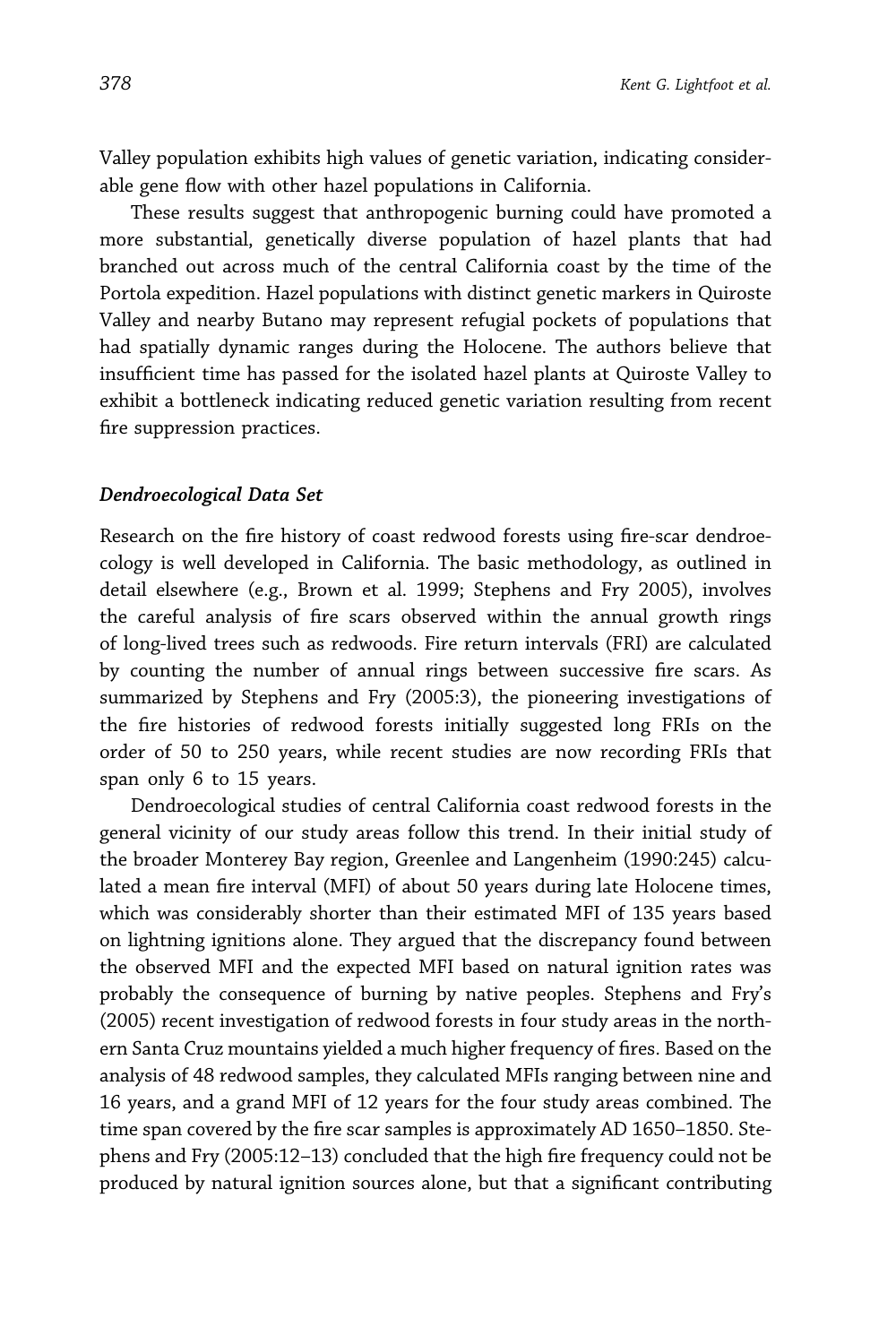factor was anthropogenic burning by Native Californians and Spanish-American ranchers and loggers.

We are currently undertaking additional dendroecological research focusing on three coastal watersheds in the peninsular coast and northern Monterey Bay region: Whitehouse Creek (including Quiroste Valley), Waddell Creek, and Scott Creek. The purpose of this research is (a) to increase the number of analyzed fire scar samples on the central California coast, (b) to expand the spatial coverage of dendroecological research sites, and (c) to extend, if possible, the time depth from which FRIs can be calculated in the late Holocene. This work is being conducted by Chuck Striplen, Gregory Jones, and Scott Stephens. Subsequent publications will detail the results of this component of our project.

#### Evaluating Questions about Anthropogenic Burning

The above findings can now be employed to address the five major research questions that structured our eco-archaeological study of indigenous landscape management practices in central coastal California.

Is there evidence for anthropogenic burning in the study area? In summarizing the results of the eco-archaeological investigation, we believe there is strong empirical support for anthropogenic burning in the study area. Our findings differ significantly from the baseline predictions for natural fire regimes. In generating the null hypothesis, [Cuthrell et al. \(2012\)](#page-18-0) and Cuthrell (this issue) synthesized extant data that indicates lightning-ignited fire regimes along the central California coast are characterized by extended FRIs of ca. 50 to 100 or more years. Under these conditions, we would expect the vegetation on coastal terraces and hillsides to be dominated by woody vegetation types, such as north coast scrub and Douglas fir forests. Woodland and shrubland communities would have thrived in Quiroste Valley, as they do today under the modern system of fire suppression. In contrast, significant increases in fire frequencies will lead to type conversions of the local vegetation. Coastal prairies are disturbance-dependent communities requiring regular grazing, tillage, or burning to persist. Consequently, we believe that the detection of long-term grassland vegetation may signal regular prescribed burning along the central California coast.

Our investigation found that an extensive grassland community thrived in the valley from AD 1000–1300 based on floral and faunal remains recovered from CA-SMA-113. This finding is bolstered by the phytolith investigation that indicates grasslands prospered in the valley from hundreds of years to over a thousand years. As Cuthrell (this issue) details, coastal prairies free of woody vegetation (such as those described by early explorers) could only have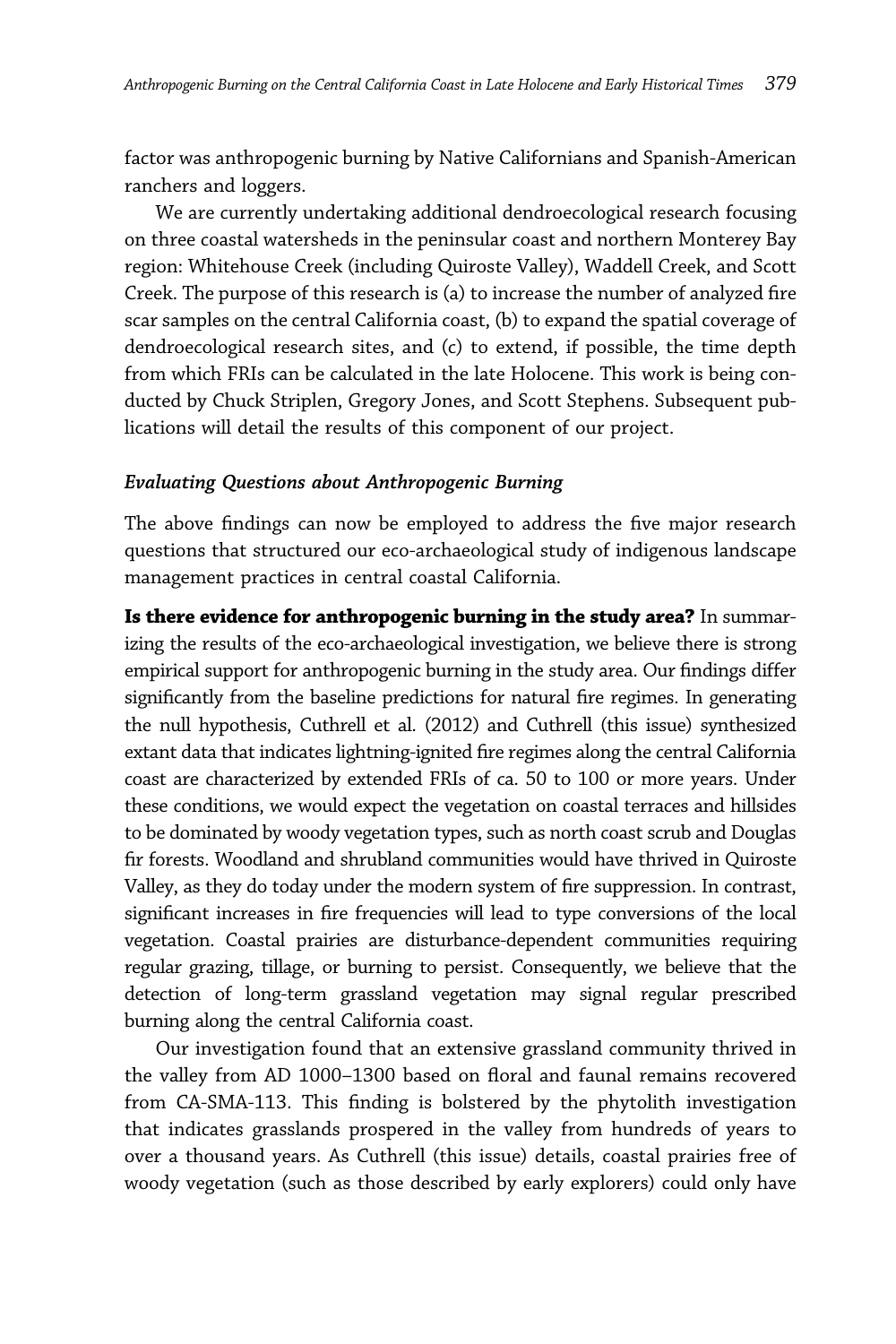been sustained by very frequent fires on the order of sub-decadal return intervals, most likely with fires ignited every one to five years (see also [Greenlee and](#page-18-0) [Moldenke 1982](#page-18-0):41).

Other lines of evidence suggest that frequent fires continued to be ignited after AD 1300. The investigation of pollen and charcoal from the nearby Skylark pond suggests frequent, low severity burns during the period of ca. AD 1400 to 1700, followed by recurrent fires and vegetation transformations in early historic times. Dendroecological research based on fire-scar data from redwood forests in the nearby northern Santa Cruz mountains suggest FRIs of about nine to 16 years during the period of AD 1650–1850. Finally, journal entries of Spanish explorers beginning in AD 1769 provide a number of eyewitness accounts of smoke from fires, charred patches, extensively burned landscapes, and lush grasslands that they attributed to the burning practices of local native peoples living on the central coast and in the vicinity of Quiroste Valley (Hylkema and Cuthrell, this issue).

While we contend that the extensive coastal grasslands in the study area were generated primarily by anthropogenic burning, other hypotheses need to be considered. One alternative explanation is that climatic change may have increased the frequency of lightning strikes (and potential fires) in late Holocene times. [Sprugel \(1991](#page-19-0):13) emphasized that relatively slight changes in temperature (1–2°C) can influence fire regimes and the structure and distribution of vegetation communities over time, as warmer temperatures may increase the frequency of fires and cooler temperatures may reduce their occurrence. The period of AD 1000–1300, when disturbance-dependent grasslands prospered in Quiroste Valley, is associated with the Medieval Climatic Anomaly (MCA) in California, a climatic regime marked by prolonged intervals of decreased precipitation, "epic" droughts, and warmer summer temperatures, which were punctuated by interludes of cooler and wetter years [\(Jones et al. 1999;](#page-18-0) [Kennett and Kennett 2000](#page-18-0); [Stine 1994\)](#page-19-0).

The intervals of warmer temperatures and droughts associated with the MCA may have increased the frequency of lightning strikes (and possible natural fire ignitions) in the study area. For example, in his analysis of 1500 years of fire-scars from giant sequoia trees (Sequoiadendron giganteum) on the western slopes of the Sierra Nevada Mountains, [Swetnam \(1993](#page-19-0):887) found that fire frequency was highest during the period of AD 1000–1300, with fire occurrences declining afterwards and a few short episodes of increased fire frequencies in the AD 1600s and AD 1700s. He calculated that the longest fire-free intervals during the AD 1000–1300 period were always less than 13 years, while fire-free intervals in other periods ranged from 15 to 30 years.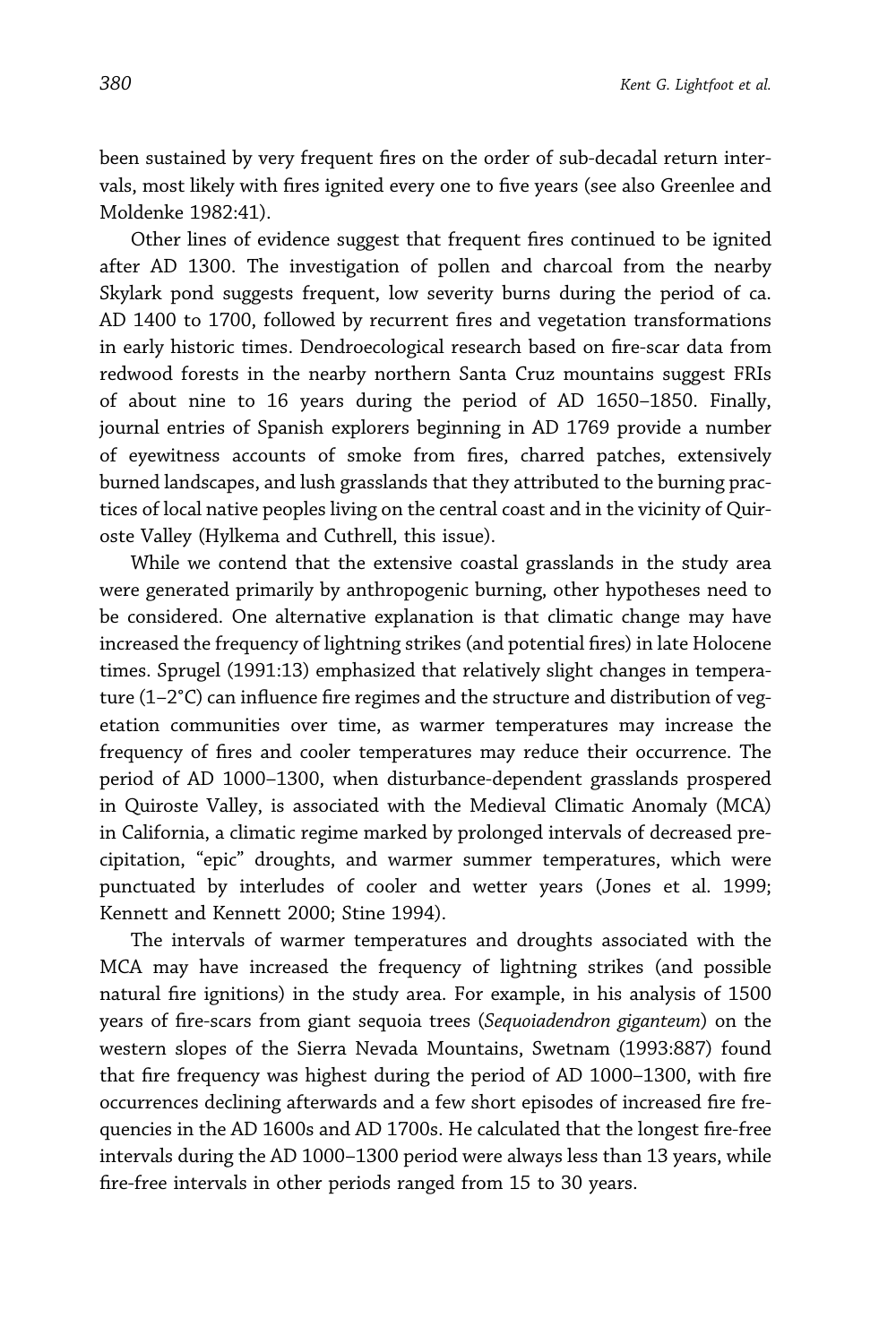In considering the impacts that the MCA had on coastal California, exemplary research has been undertaken for the south coast, including a high resolution record of oxygen isotopic values serving as proxies for sea-surface temperature (SST) and dendrochronological investigations of precipitation trends evidenced in Pseudotsugo macrocarpa sections extending back more than 1600 years. The paleoecological studies (see [Kennett and Kennett](#page-18-0) [2000:](#page-18-0)384–385) indicate that the period of AD 1000–1300 was distinguished by cool marine conditions and regional decreases in precipitation that were punctuated by intervals of greater precipitation. These climatic conditions fostered greater marine productivity at the expense of deteriorating terrestrial resources produced by prolonged droughts, which in turn had significant implications for the subsistence practices, settlement distributions, exchange systems, and incidence of violence among local hunter-gatherer groups from Big Sur to the Channel Islands ([Jones et al. 1999](#page-18-0); [Kennett and Kennett 2000](#page-18-0)).

We are currently examining the consequences that the MCA may have had on the people and environment in the vicinity of Quiroste Valley. In considering the effects that the MCA climatic conditions had on lightning-ignited fires, the data are still inconclusive. [Greenlee and Langenheim \(1990\)](#page-18-0) employed a firespread modeling technique using the ignition points of lightning fires from 1930–1979 to predict the distribution in time and space of lightning in the greater Monterey Bay area in Holocene times. They suggested that the MFI in local redwood forests during most of the Holocene, without any human disturbances, would have varied around a mean of 135 years ([Greenlee and Langenheim](#page-18-0) [1990:](#page-18-0)241–245). In discussing why lightning-ignited fires in this area are rare, [Keeley \(2002](#page-18-0):305) noted that the coastal foothills are cooled in the summer, which impedes convective lightning storms, and lightning ignitions from winter storms typically fail to ignite because of high fuel moisture. He stated the importance of distinguishing lower elevation coastal places, such as Quiroste Valley, where lightning strikes are rare, from the coastal mountains where summer lightning, when present, will tend to cluster.

Unfortunately, we do not currently have access to high resolution dendroecological data for the Monterey Bay area and Santa Cruz Mountains that predate about AD 1600, so evaluating the effects of changing climate on FRIs for the period of AD 1000–1300 is not yet possible. We hope that our ongoing fire-scar investigation of redwood trees in the study area will increase the time depth of fire-scar samples. However, our analysis of pollen and charcoal from the Skylark Pond did not produce evidence for a greater frequency of fires during the MCA when compared to later periods. If climate alone was influencing the fire regimes of the study area, then we would expect the exact opposite. The evidence for more frequent fires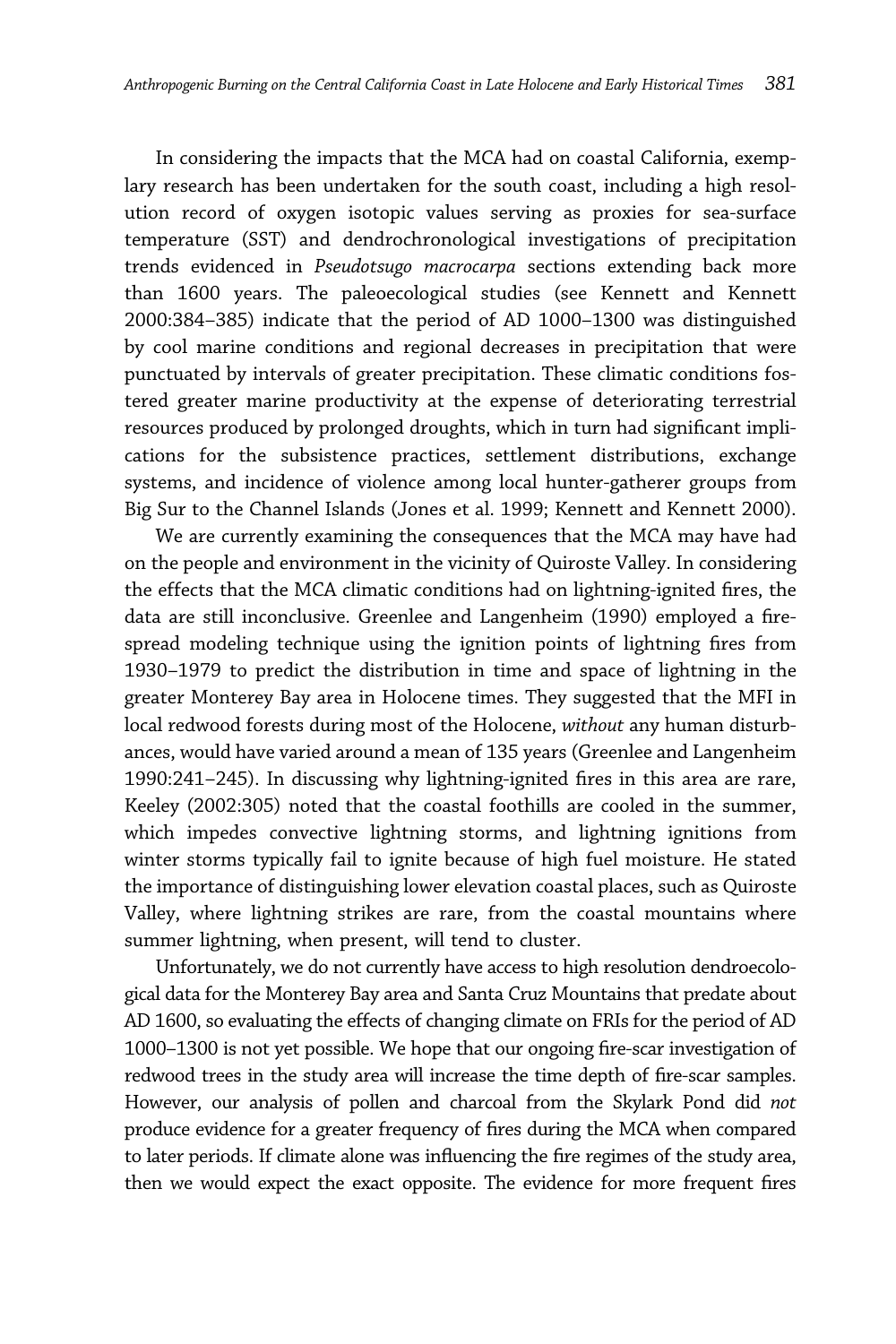after AD 1300, derived from both the Skylark Pond core (AD 1400–1700) and the dendroecological study of the Santa Cruz Mountains (AD 1650–1850), correlates with the climatic episode of the Little Ice Age (ca. AD 1350–1850), a period of overall cooler temperatures that should have decreased the frequency of lightning strikes and lightning-ignited fires, all other factors remaining equal.

In sum, it appears that the climatic conditions of the MCA would probably have increased the frequency of lightning in the study area. But we do not yet know the magnitude of change in the incidence of naturally ignited fires. We remain skeptical that the estimated 50 to 100 years (or more) return interval for natural fires in the study area would have been reduced during the MCA to the sub-decadal interval necessary to maintain extensive coastal prairies on marine terraces and foothills west of the Santa Cruz Mountains. Given the major fluctuations in temperature and precipitation that took place during the MCA on the south coast (see [Kennett and Kennett 2000:](#page-18-0)384), we do not think that natural ignitions alone could have sustained the coastal prairies for more than three centuries without some regular intervention by local people.

We hope to explore this issue in more detail through a new dynamic firevegetation model that is being created to examine the interaction of fire, alternative stable states (grasslands, woodlands, scrublands), and climate change in California. Implemented through the Berkeley Initiative for Global Change Biology at UC Berkeley and funded by the Gordon and Betty Moore Foundation, this research is being undertaken by David Ackerly, Max Moritz, and Enric Batllori Presas. It will provide a sophisticated framework for examining changes in vegetation patterns in relation to changing climatic conditions and fire regimes, including modifications in ignition rates based on our findings of anthropogenic burning in late Holocene and early historical times.

When did people first initiate sustained anthropogenic burning in **Quiroste valley?** The findings of our eco-archaeological study indicate that the burning practices of native peoples increased the frequency of landscape fires in Quiroste Valley by at least AD 1000. The diverse lines of evidence employed in our investigation suggest that regularized burning took place over the next eight centuries, continuing until the Spanish began their exploration and settlement of the area, which ultimately led to significant changes in local fire regimes. However, we do not yet know when this practice of prescribed burning first commenced. Our evidentiary record is limited by the occupation span of CA-SMA-113 (deposits no earlier than AD 1000 and a lack of intact deposits post-dating AD 1300), the record of charcoal/pollen peaks from the Skylark Pond that begin in earnest in the AD 1400s, and the fire scar data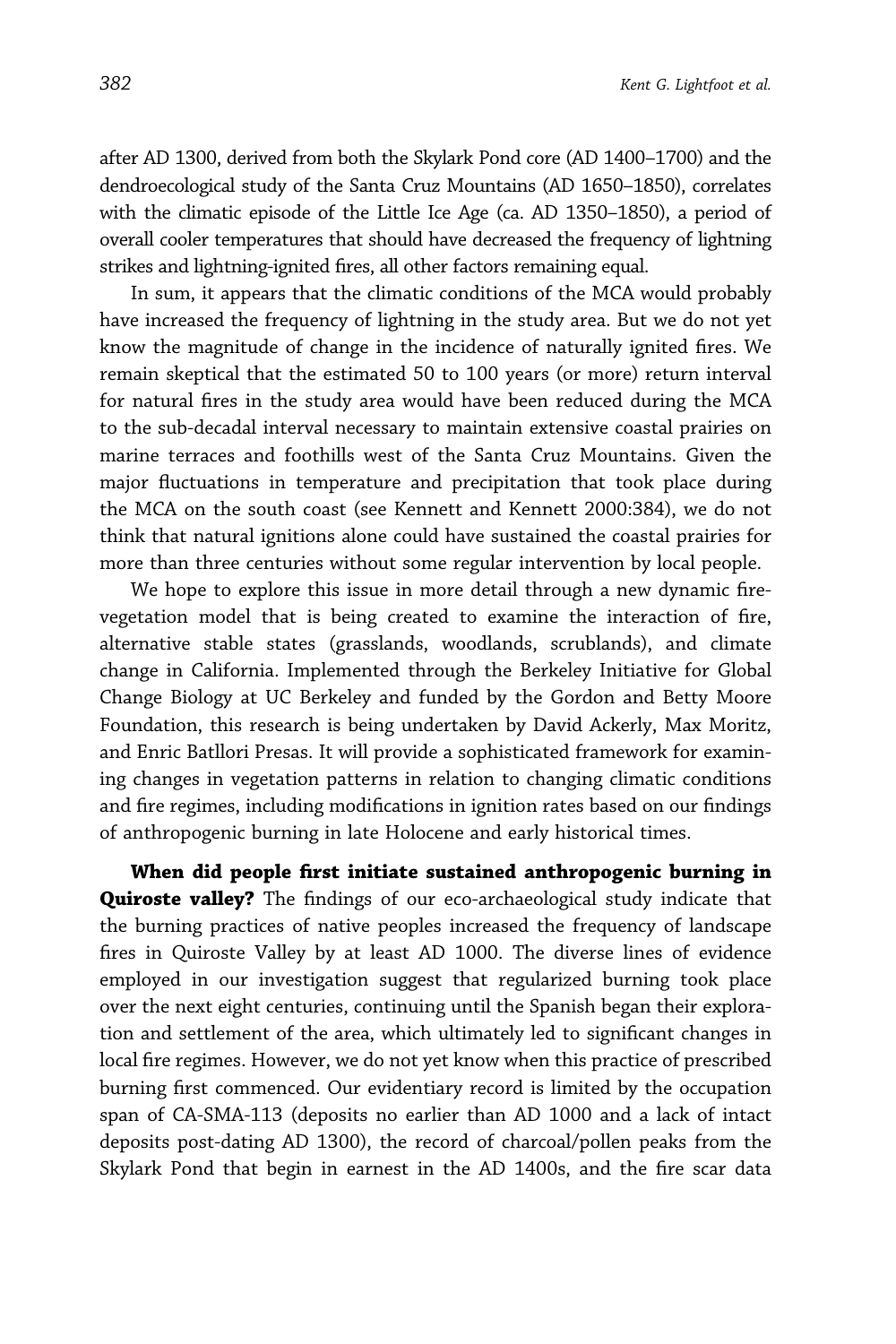from redwood samples that currently only date back to about AD 1650. The measured phytolith content in the surface deposits of Quiroste Valley indicates that grasslands resulting from prescribed burning probably prospered in the area for hundreds of years, but this type of research is still developing and it is not yet possible to determine when regular landscape burning may have been initiated.

In the next phase of our research, we seek to push back the time depth of our eco-archaeological data sets to evaluate when anthropogenic burning first commenced in the study area. One approach involves the testing of other known archaeological sites in the Año Nuevo Point area for evidence of anthropogenic burning from late Holocene and middle Holocene times. This will provide the long-term chronology necessary to examine landscape management practices over several thousand years. Another line of work is the investigation of pollen and charcoal in a sediment core from Laguna de las Trancas, a landslidedammed pond situated 10.9 km southeast of Quiroste Valley. A seven-meter core, currently undergoing analysis by Cowart and Byrne, shows major changes in vegetation and fire frequency over the last ca. 50,000 years. This record is interrupted by several hiatuses, but the lower part of the core extends back beyond the period of human settlement. Preliminary findings indicate changes in pollen frequencies and charcoal abundance that suggest significant increases in fire frequencies beginning about 6500 BP. The full results of this analysis will be available in a subsequent publication.

What were the characteristics of the anthropogenic fire regimes and What potential impacts did they have on local ecosystems? The results of our research suggest that more than 950 years ago, people were contributing to a regime of frequent, low-intensity fires in Quiroste Valley. We argue that this fire regime had significant repercussions for the structure, diversity, and vitality of local terrestrial communities. The extensive grassland environments created by frequent fire disturbances represented maintenance of a seral vegetation type, distinct from the north coast scrub and Douglas fir woodlands that become expansive when coastal landscapes in this area are not frequently burned (e.g., through fire suppression or natural fire regimes). Sustaining extensive and enduring grassland communities in much of the central California coast likely requires subdecadal FRIs, and we believe it is not unreasonable to suggest that an FRI of one to five years was probably maintained.

The Quiroste people derived many benefits from the creation of this anthropogenic landscape. As Cuthrell (this issue) emphasizes, the diversity, quantity, and predictability of floral resources available for human subsistence is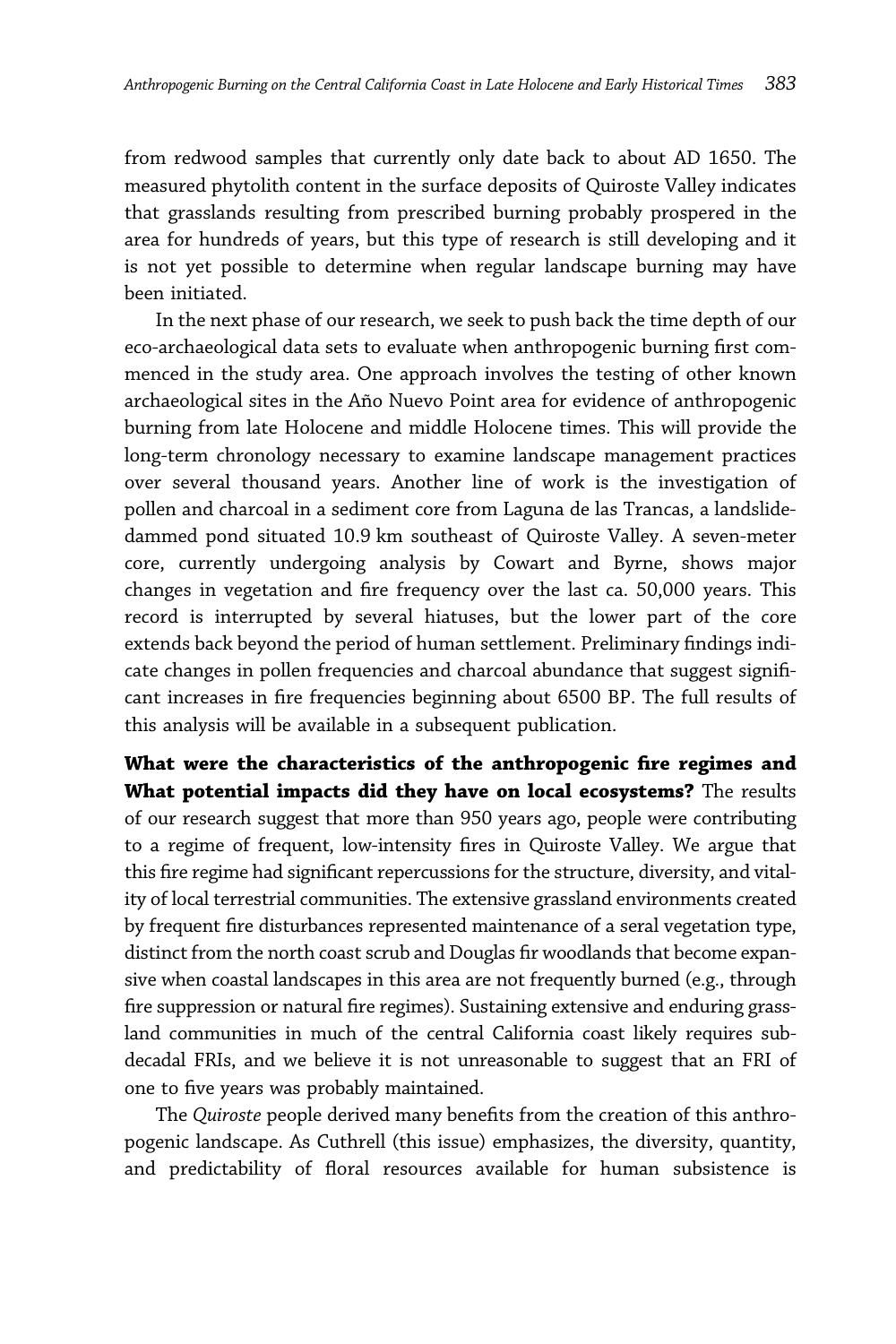substantially greater in coastal prairies than in the coastal scrublands or forests that would have developed in the absence of disturbance. Gifford-Gonzalez, Boone, and Reid (this issue) also highlight some of the changes in faunal populations that take place when dense scrublands/woodlands are transformed into a landscape of mixed coastal prairie and open canopy forest, particularly when burned patches exist adjacent to "islands" of more mature vegetation where birds, deer, rabbits and other game animals can still hide and rear their young.

How extensive were the areas burned by native Californians? The results of our eco-archaeological study suggest that people regularly ignited fires in Quiroste Valley over many centuries. But what was happening outside the valley and in other regions of California? Was Quiroste Valley an isolated case or part of a broader pattern of ecosystem-engineering practices instituted by Pacific Coast hunter-gatherers? Interestingly, recent research along the northwest coast of North America suggests that an extensive swath of anthropogenic prairies may have once paralleled the coastline, extending from southern British Columbia into northern California ([Weiser and Lepofsky 2009:](#page-19-0)185–186). Eco-archaeological studies at Ebey's Prairie on Whidbey Island and the Ozette Prairies of the Olympic Peninsula in Washington State indicate that these prairies were maintained by indigenous burning practices beginning about 2,300 to 2,000 years ago ([Weiser and Lepofsky 2009](#page-19-0):203–204).

Clearly, California archaeologists will need to undertake eco-archaeological research in other regions of the state to evaluate the kinds of landscape management practices employed by hunter-gatherer groups and the impacts they had on local ecosystems. We are currently finishing the analysis of some preliminary fieldwork at Pinnacles National Park and planning to conduct future work to address whether the late Holocene grassland communities detected at Quiroste Valley were part of a larger ecological manifestation of coastal prairies created by Pacific Coast hunter-gatherers in central and northern California. Under an initiative of the Society for California Archaeology, we are proposing to undertake future eco-archaeological fieldwork with local tribes and government agencies along the central and northern California coastlines where sites are being threatened by inundation and erosion as global warming drives sea level rise.

Were anthropogenic burning activities incidental to other foraging behaviors, such as hunting game, or were they systematically managed by individuals, family groups, or broader communities to produce intended landscape-scale outcomes? From the outset, in evaluating this question, it is important to recognize that the social relations and organizations that people employ in anthropogenic burning practices can vary markedly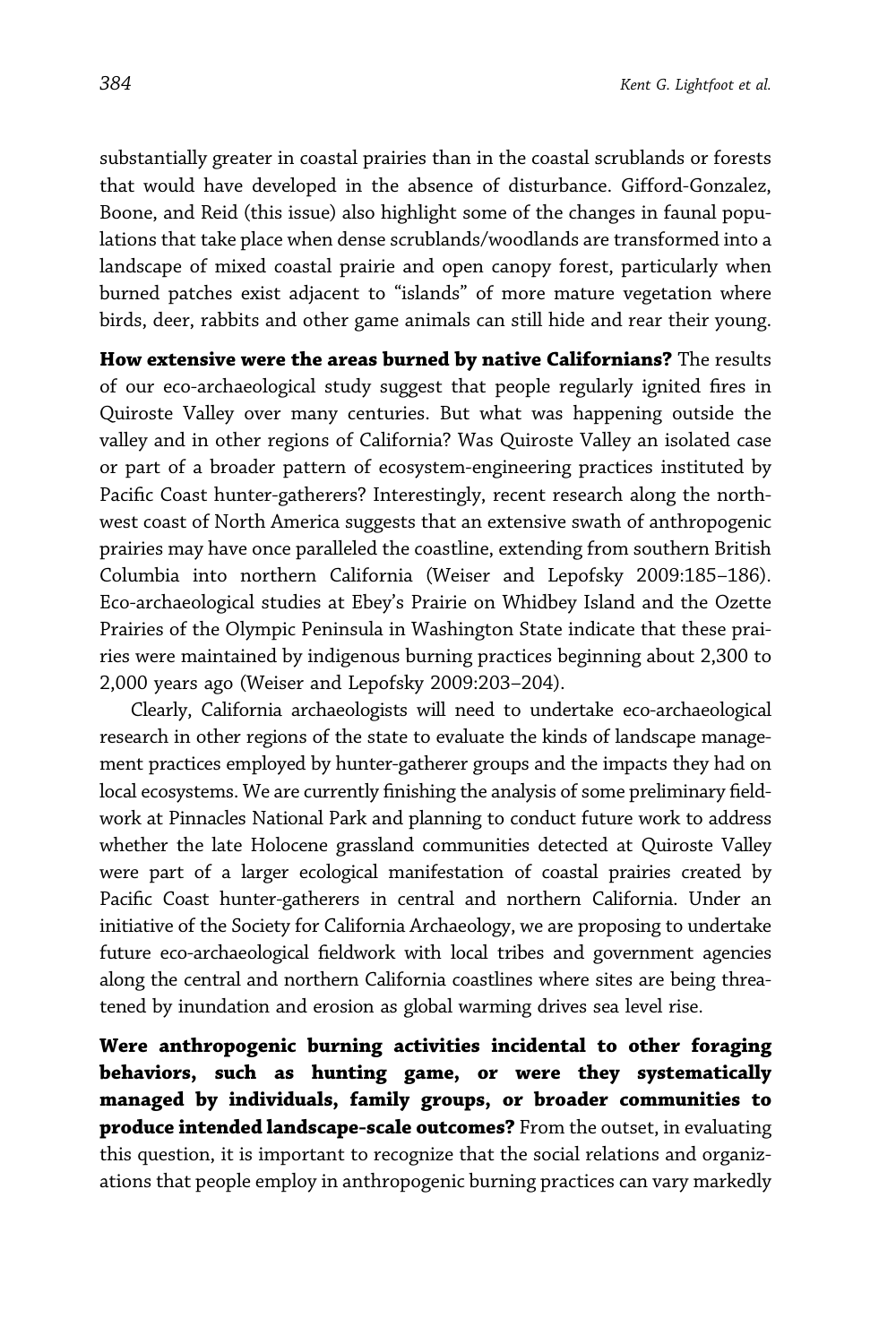in their level of planning, coordination, and community participation. We find it useful to conceptualize the social dynamics of anthropogenic burning along a continuum that incorporates a diverse range of immediate-return activities and more coordinated landscape management practices.

At one end of the continuum are fires people set to promote immediate-return subsistence goals and/or to enhance foraging efficiency, such as hunting game, removing brush to facilitate movement through densely vegetated areas, controlling pests that compete for food resources, or preparing areas for harvesting nut crops. Fires may be ignited by individuals with little coordination among members of the broader community. These burns may involve little prior planning and there may be no intended consequences beyond the immediate subsistence goals. However, the cumulative effect of people lighting multiple fires over a period of time may be a significant transformation in the local ecology, resulting in major changes in the diversity and structure of biotic communities. Yet at this end of the continuum, the landscape-scale ecological changes associated with anthropogenic burning may be purely incidental to the immediate foraging goals of the hunter-gatherers.

The potential consequences of immediate-return burning at the landscape level are exemplified by ongoing field research in Western Australia. Here the hunting of burrowing animals by aboriginal women has produced fine-grained mosaics of habitats with greater biodiversity and less susceptibility to climatedriven catastrophic fires than other nearby places where this kind of hunting is not being practiced ([Bird et al. 2008,](#page-18-0) [2012](#page-17-0)). Thus, one scenario that needs to be considered for Quiroste Valley is that the late Holocene and historic coastal grasslands and hazel groves may have been created by native people igniting fires for immediate-return purposes, such as burning dense vegetation to hunt deer and to expose the elusive wood rats or to clear underbrush in anticipation of hazel nut or tanoak acorn harvests. Individuals may have executed these burns with minimal planning or coordination with other members of the community. While there may not have been any intended design to generate ecological changes at the landscape-scale, the cumulative consequence of many small-scale burns may have been the conversion of the north coast scrub and Douglas fir forests into coastal prairies.

At the other end of the continuum are anthropogenic burns integrated within community-level resource management practices that are intentionally designed to enhance the diversity, productivity, and predictability of resources on the landscape-scale. These kinds of burns would involve planning, collective action, and the coordinated participation of community members. As outlined in more detail elsewhere ([Lightfoot and Parrish 2009:](#page-18-0)99–108), these practices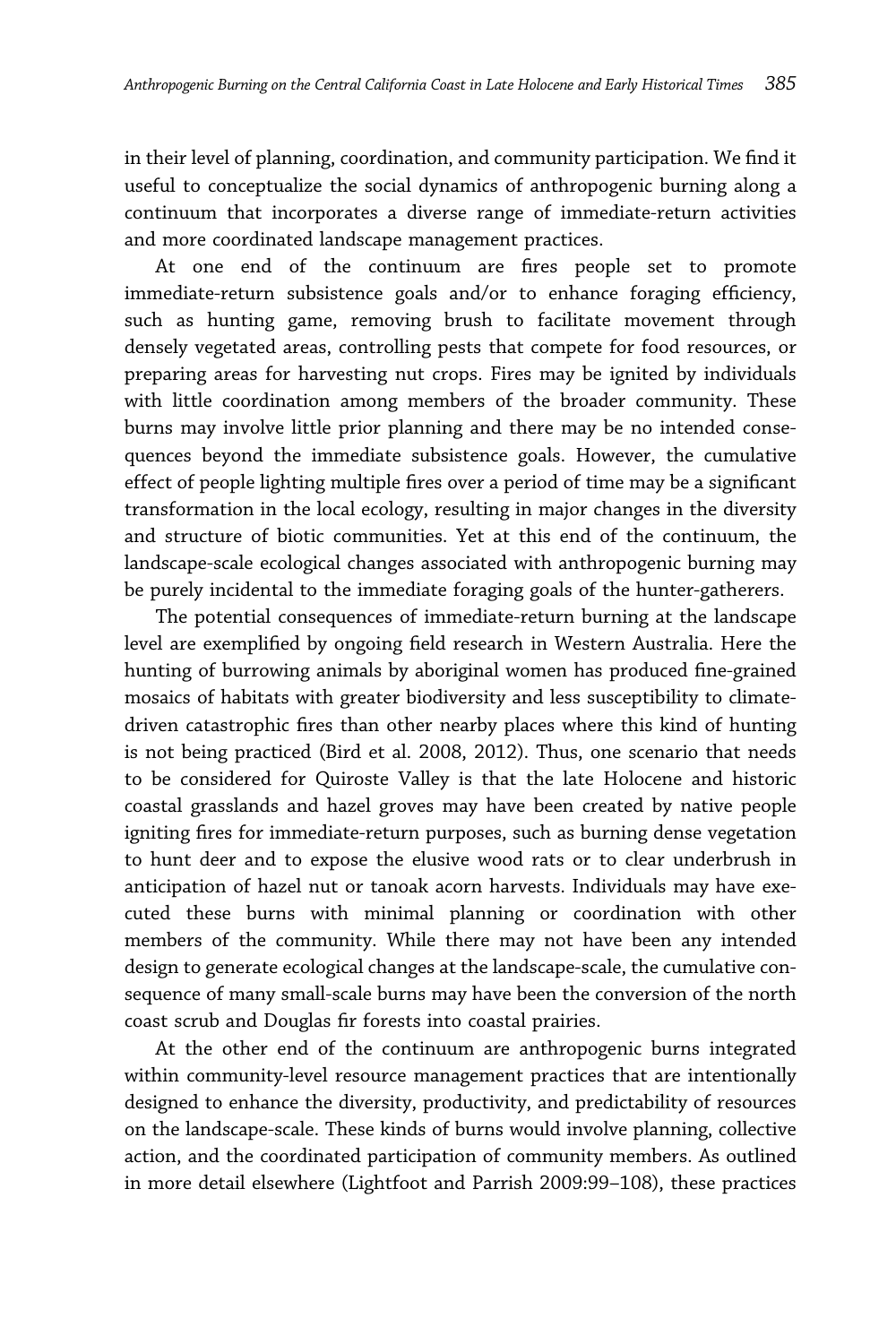may involve the synchronized lighting of small, low-severity surface fires calculated to burn moderately sized patches in a staggered succession over a series of years. The intended design of this management program would be to facilitate greatly the biodiversity and availability of floral and faunal resources in the local region.

Thus, another scenario that needs to be considered for Quiroste Valley is that the people from the CA-SMA-113 village created and maintained the grasslands and hazel groves through some kind of rotational system of frequent burns. They may have employed a coordinated program of landscape management practices that was intentionally devised to produce patchy mosaics of grasslands and shrublands that greatly augmented the quantity, diversity, and predictability of vegetable foods, game, and crafting materials.

In evaluating the above scenarios for Quiroste Valley, we recognize that the disturbance-dependent grasslands may have been maintained for many centuries through a combination of infrequent lightning-ignited fires and a diverse array of anthropogenic burning practices. We further emphasize that it is tough enough to try to document anthropogenic burning using multiple lines of eco-archaeological data sets, but it is even tougher to address the various kinds of social relations and organizations that may be associated with past anthropogenic burning practices. However, recent studies on intentionally designed resource management systems characterized by community participation, collective action, property rights, and temporal discounting (i.e., incurring short-term losses for long-term gains) provide excellent sources from which expectations can be generated for examining the organizational parameters of anthropogenic burning in Native California (e.g., [Bowles and Choi 2013;](#page-18-0) [Hunn et al. 2003; Lertzman 2009](#page-18-0); [Smith and Wishnie 2000\)](#page-18-0).

For example, [Smith and Wishnie \(2000](#page-18-0):504) emphasized that the critical features of successful collective action systems involving the exploitation/production of common-pool goods are "socially regulated access, management rules governing harvests, means of monitoring compliance to these rules, and sanctions to punish those that violate them." Thus, the development of collective action systems should be associated with changes in property rights and restrictions in the access of common-pool resources to primarily members of the collective. In examining the adoption of farming among hunter-gatherers in early Holocene times in Southwest Asia, [Bowles and Choi \(2013\)](#page-18-0) emphasized the importance of changing property rights that restricted access to productive patches and the cultivated resources derived from them to members of the farming group. One manifestation of these changing property rights among collective action systems is the construction of storage facilities designed to limit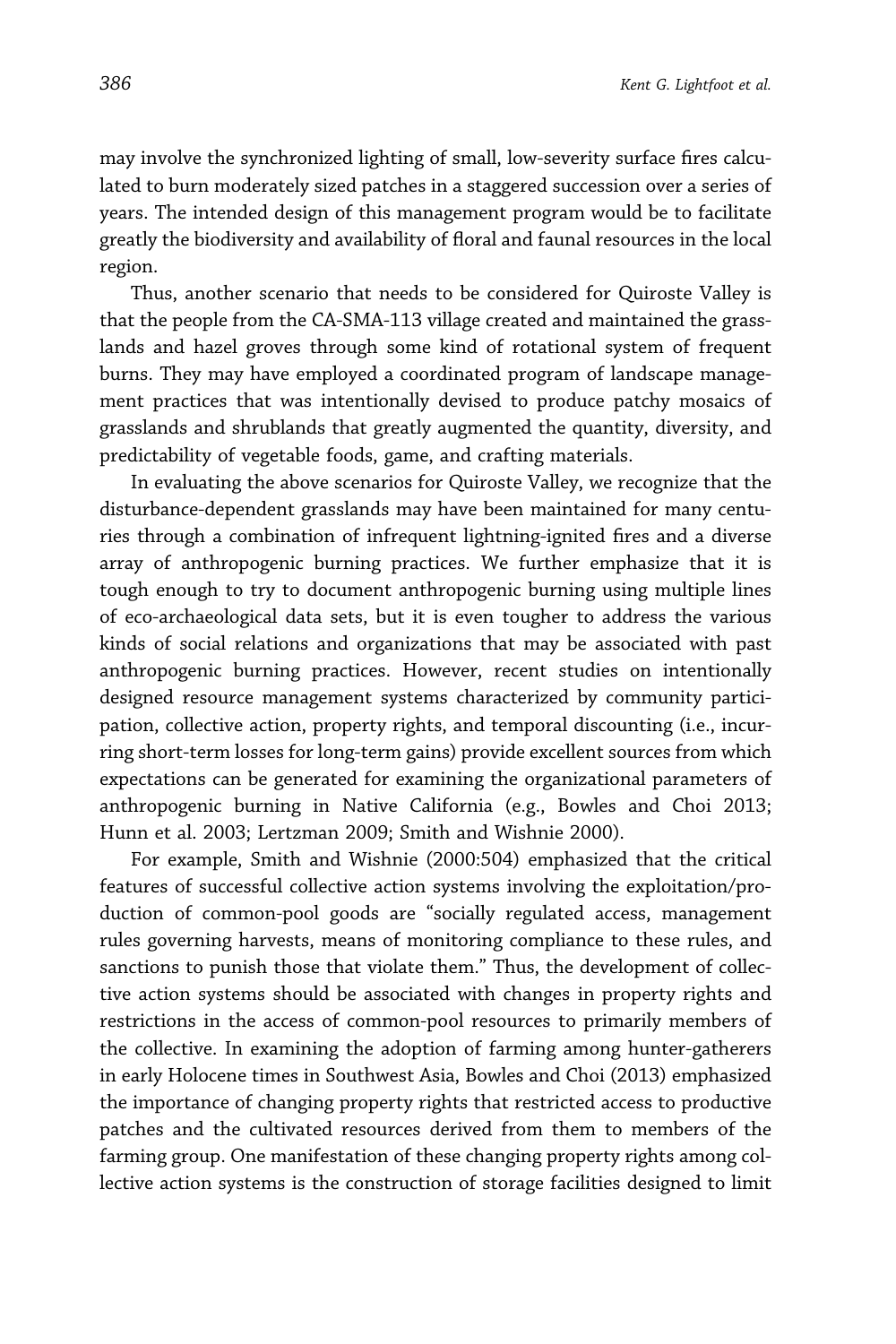entry to only members of the collective. [Bowles and Choi \(2013\)](#page-18-0) identified the transformation of communal sharing systems (which characterize most mobile foraging groups) to new kinds of collective systems where the fertile lands and resulting yields are now limited only to members of the social group, as a critical variable in the development of resource management systems involving crop cultivation.

Based on the above discussion, we may expect that anthropogenic burning practices that were scrupulously managed by community collectives to produce intended landscape-scale outcomes would be associated with evidence for increasing territorialism, greater defense of resource patches, secure storage facilities, and restricted access of goods to people outside the collective. While we are only in the initial phase of evaluating these expectations for the study area, our preliminary thinking suggests that the Quiroste people probably fall somewhere in the middle of the above continuum of anthropogenic burning practices, as outlined below.

We believe that CA-SMA-113, as the primary village in the local region, was probably embedded within a logistically organized collector settlement system. As noted by Hylkema and Cuthrell (this issue), the site appears to have been occupied during the Bonny Doon Phase (ca. AD 900 to Spanish colonization), a time when local populations exhibit evidence of greater social complexity, regional trade, and territorial circumscription. The founding of sedentary residential bases, such as CA-SMA-113, would represent known places where members of local polities could periodically come together for communication and planning, as well as for securely storing bulk harvested goods, for collective food gathering and food processing events, and for performing mortuary practices, ceremonies, and feasts. These villages may have served as bases from which specialized task groups and family units might tend nearby habitats or bulk collect resources from previously burned patches. These work parties may have been dispersed out across the landscape during some part of the annual cycle, setting up a series of small camps and work places in the near and far hinterlands of the residential bases.

In undertaking our ongoing eco-archaeological research at other sites in Quiroste Valley that date to late and middle Holocene times, we propose to examine the broader settlement patterns of the local region to evaluate whether the commencement of anthropogenic burning was associated with evidence for transformations in mobility patterns, logistical practices, territorialism, collective action organizations, and restricted access of goods. We will also identify other outlying sites that may have been part of the Bonny Doon Phase regional subsistence/settlement associated with CA-SMA-113.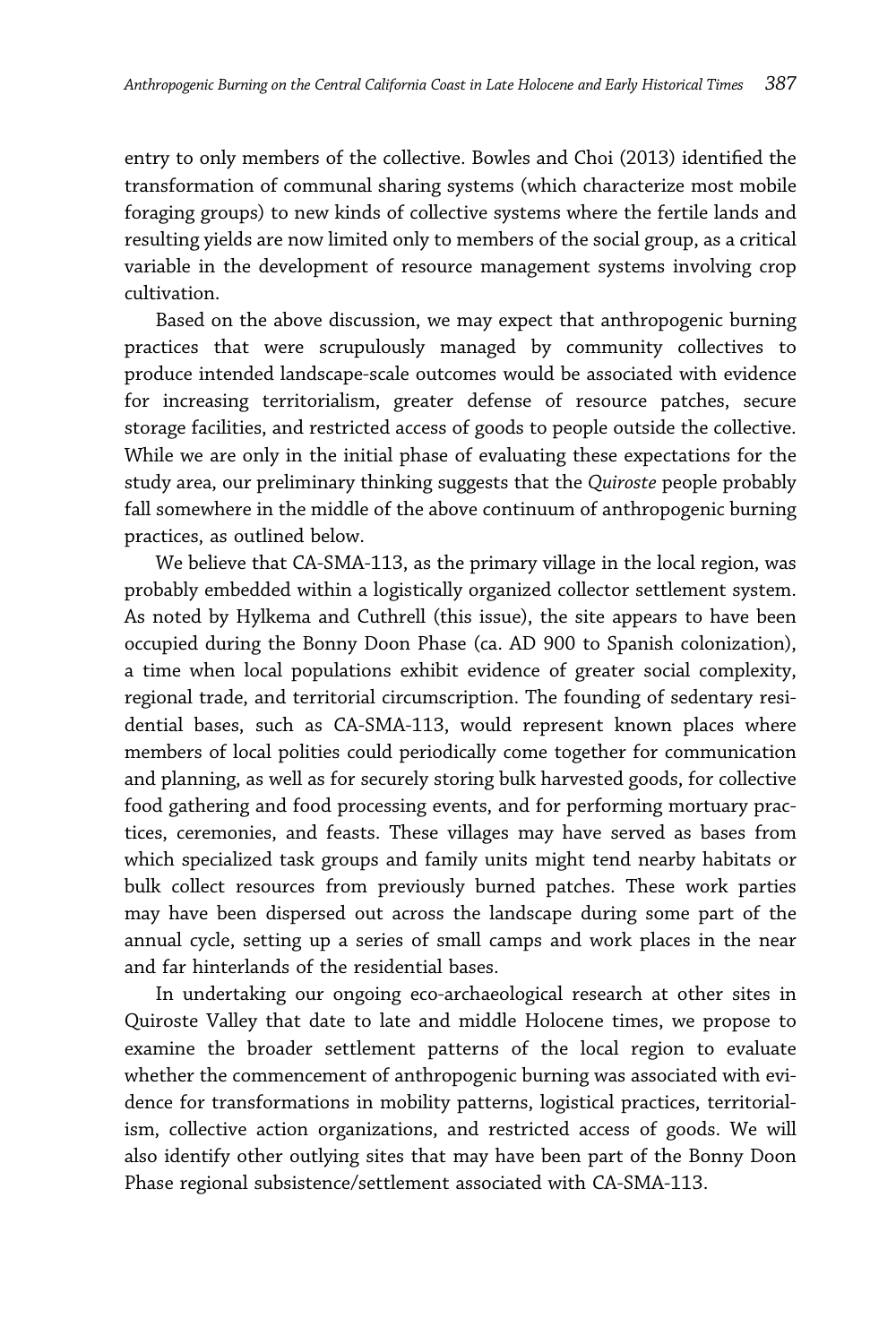## <span id="page-17-0"></span>Conclusion

In concluding this special issue of California Archaeology, we turn to the broader implications of our findings for making future decisions and policies about the management of resources in Quiroste Valley Cultural Preserve and beyond. Clearly, significant changes to the local environment have taken place over the last thousand years. The valley now being encroached by dense woody vegetation was once an open landscape supporting a diverse array of fire-enhanced grassland and woodland plants and animals. We will work closely with the members of the Amah Mutsun Tribal Band, the Muwekma Ohlone Tribe, and the resource managers from the California Department of Parks and Recreation in considering how the knowledge we have gained from our eco-archaeological research about anthropogenic burning may be productively incorporated into contemporary management practices.

## Acknowledgments

Our study of anthropogenic burning on the central coast of California has been generously supported by the National Science Foundation (BCS-0912162), the Gordon and Betty Moore Foundation, and the Joint Fire Science Program. We are deeply indebted to the California Department of Parks and Recreation (Año Nuevo State Reserve) and the National Parks Service (Pinnacles National Park) for their continued assistance and support of our project. The project would not have been possible without the collaboration, guidance, and counsel of the Amah Mutsun Tribal Band and the Muwekma Ohlone Tribe. Our research has been greatly facilitated by the Berkeley Initiative in Global Change Biology at UC Berkeley. Support for undergraduate student participation in the project and assistance in funding this special issue has been magnanimously provided by the Alice S. Davis Endowed Chair in Anthropology and the Class of 1960 Chair in Undergraduate Education at UC Berkeley. We are grateful for the exceptional editorial assistance, advice, and support of Terry Jones, and the insightful and very constructive comments of two anonymous reviewers from which we all benefited greatly.

#### References Cited

Bird, Rebecca Bliege, Brian F. Codding, Peter G. Kauhanen, and Douglas W. Bird 2012 Aboriginal Hunting Buffers Climate-Driven Fire-Size Variability in Australia's Spinifex Grasslands. Proceedings of the National Academy of Sciences 109:10287–10292.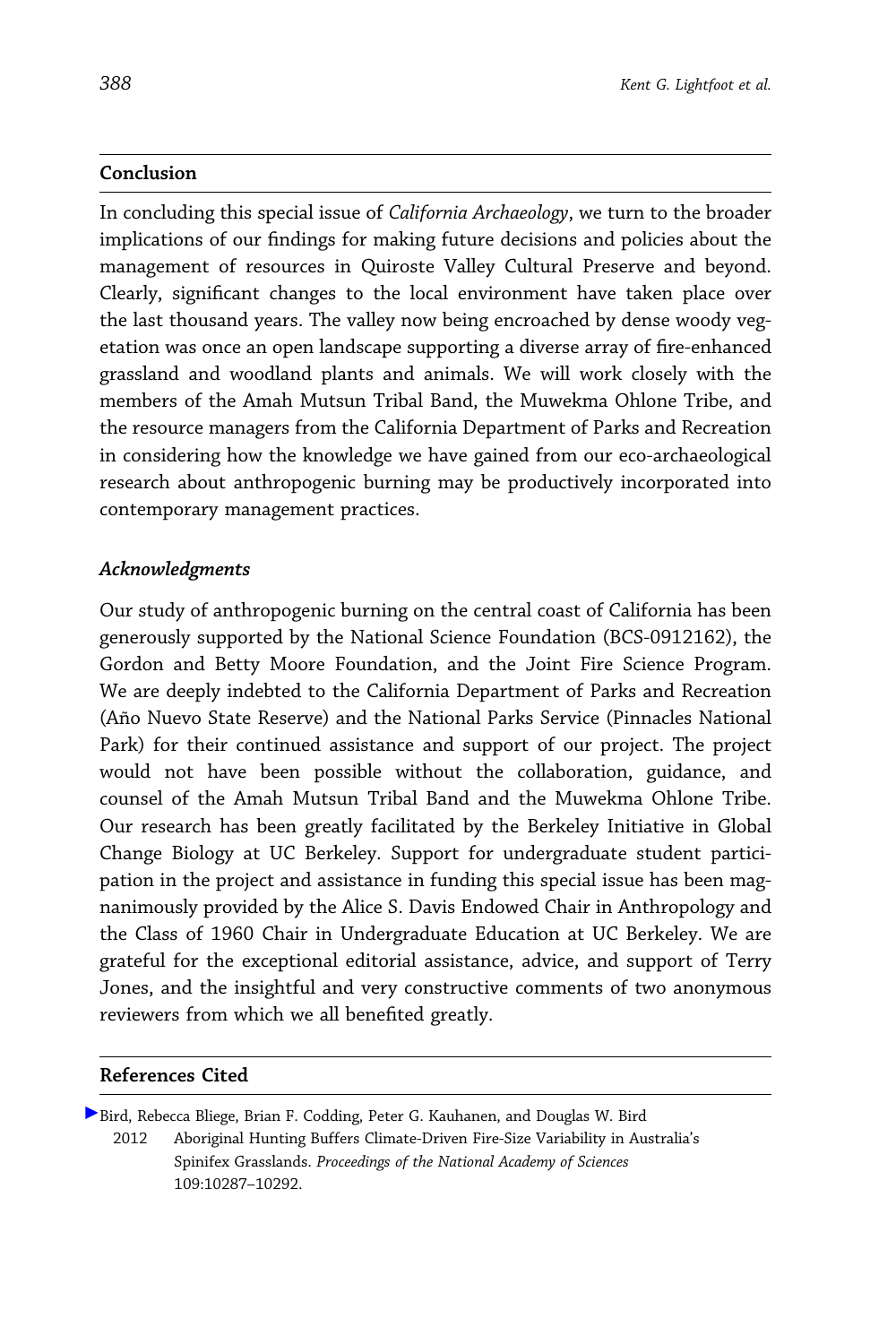- <span id="page-18-0"></span>Bird, Rebecca Bliege, Douglas W. Bird, Brian F. Codding, Christopher H. Parker, and James H. Jones 2008 The "Fire Stick Farming" Hypothesis: Australian Aboriginal Foraging Strategies, Biodiversity, and Anthropogenic Fire Mosaics. Proceedings of the National Academy of Sciences 105:14796–14801.
- Bowles, Samuel, and Jung-Kyoo Choi
	- 2013 Coevolution of Farming and Private Property during the Holocene. Proceedings of the National Academy of Sciences 110:8830–8835.
- Brown, Peter M., Margot W. Kaye, and Dan Buckley
	- 1999 Fire History in Douglas-Fir and Coast Redwood Forests at Point Reyes National Seashore, California. Northwest Science 73:205–216.
	- Cuthrell, Rob Q., Chuck J. Striplen, Mark G. Hylkema, and Kent G. Lightfoot
		- 2012 A Land of Fire: Anthropogenic Burning on the Central Coast of California. In Contemporary Issues in California Archaeology, edited by Terry L. Jones, and Jennifer E. Perry, pp. 153–172. Left Coast Press, Walnut Creek, California.
	- Greenlee, Jason M., and Andrew Moldenke

1982 The History of Wildfires in the Gabilan Mountains Region of Central Coastal California. National Park Service, Pinnacles National Park, Paicines, California.

- Greenlee, Jason M., and Jean H. Langenheim
	- 1990 Historic Fire Regimes and Their Relation to Vegetation Patterns in the Monterey Bay Area of California. American Midland Naturalist 124:239–253.
- Hunn, Eugene S., Darryll R. Johnson, Priscilla N. Russell, and Thomas F. Thornton
	- 2003 Huna Tlingit Traditional Environmental Knowledge, Conservation, and the Management of a "Wilderness" Park. Current Anthropology 44(Supplement):S79–S103.
- Jones, Terry L., Gary M. Brown, L. Mark Raab, Janet L. McVickar, W. Geoffrey Spaulding,

Douglas J. Kennett, Andrew York, and Phillip L. Walker

1999 Environmental Imperatives Reconsidered: Demographic Crises in Western North America during the Medieval Climatic Anomaly. Current Anthropology 40:137–170.

#### Keeley, Jon E.

- 2002 Native American Impacts on Fire Regimes of the California Coastal Ranges. Journal of Biogeography 29:303–320.
- Kennett, Douglas J., and James P. Kennett
	- 2000 Competitive and Cooperative Responses to Climatic Instability in Coastal Southern California. American Antiquity 65:379–395.
- Lertzman, Ken
	- 2009 The Paradigm of Management, Management Systems, and Resource Stewardship. Journal of Ethnobiology 29:339–355.
	- Lightfoot, Kent G., and Otis Parrish
	- 2009 California Indians and their Environment: An Introduction. University of California Press, Berkeley, California.
- Lightfoot, Kent G., Rob Q. Cuthrell, Chuck J. Striplen, and Mark G. Hylkema

2013 Rethinking the Study of Landscape Management Practices Among Hunter-Gatherers in North America. American Antiquity 78:285–301.

- Smith, Eric Alden, and Mark Wishnie
	- 2000 Conservation and Subsistence in Small-Scale Societies. Annual Review of Anthropology 29:493–524.